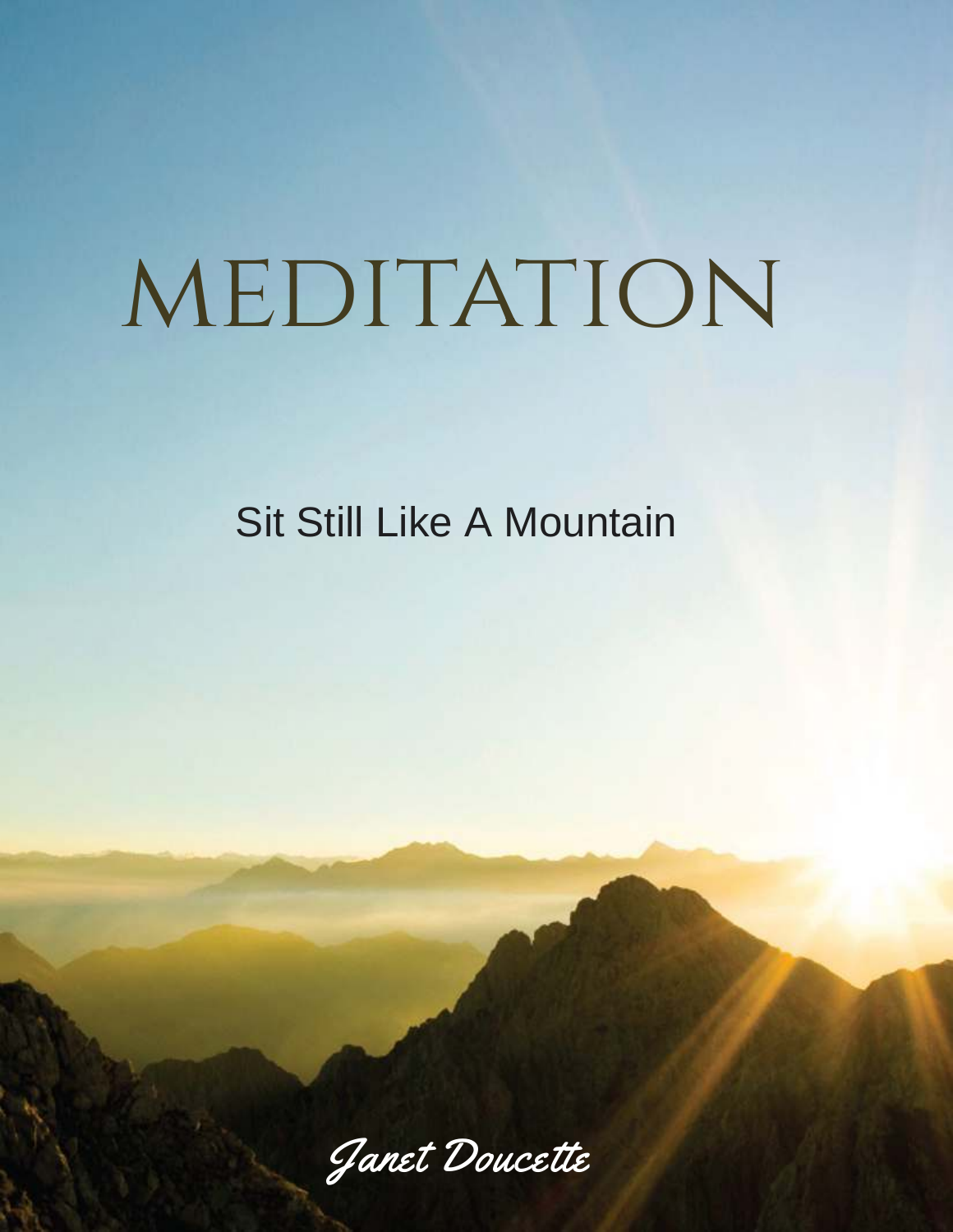## Sit Still Like A Mountain Meditation



#### by Janet Doucette

Meditators are often troubled by the appearances of thoughts while practicing. Other times, silence or stillness itself can be agitating. This meditation was recorded on top of a mountain along the Appalachian Trail in the Berkshires of Massachusetts. It is designed to help meditators use the natural stillness of a mountain to deal with turbulence in the mind. It uses three breathing techniques and three yoga poses (Easy Pose, Prayer Pose and Seated Mountain Pose) to help the body and mind enter into peace and solitude.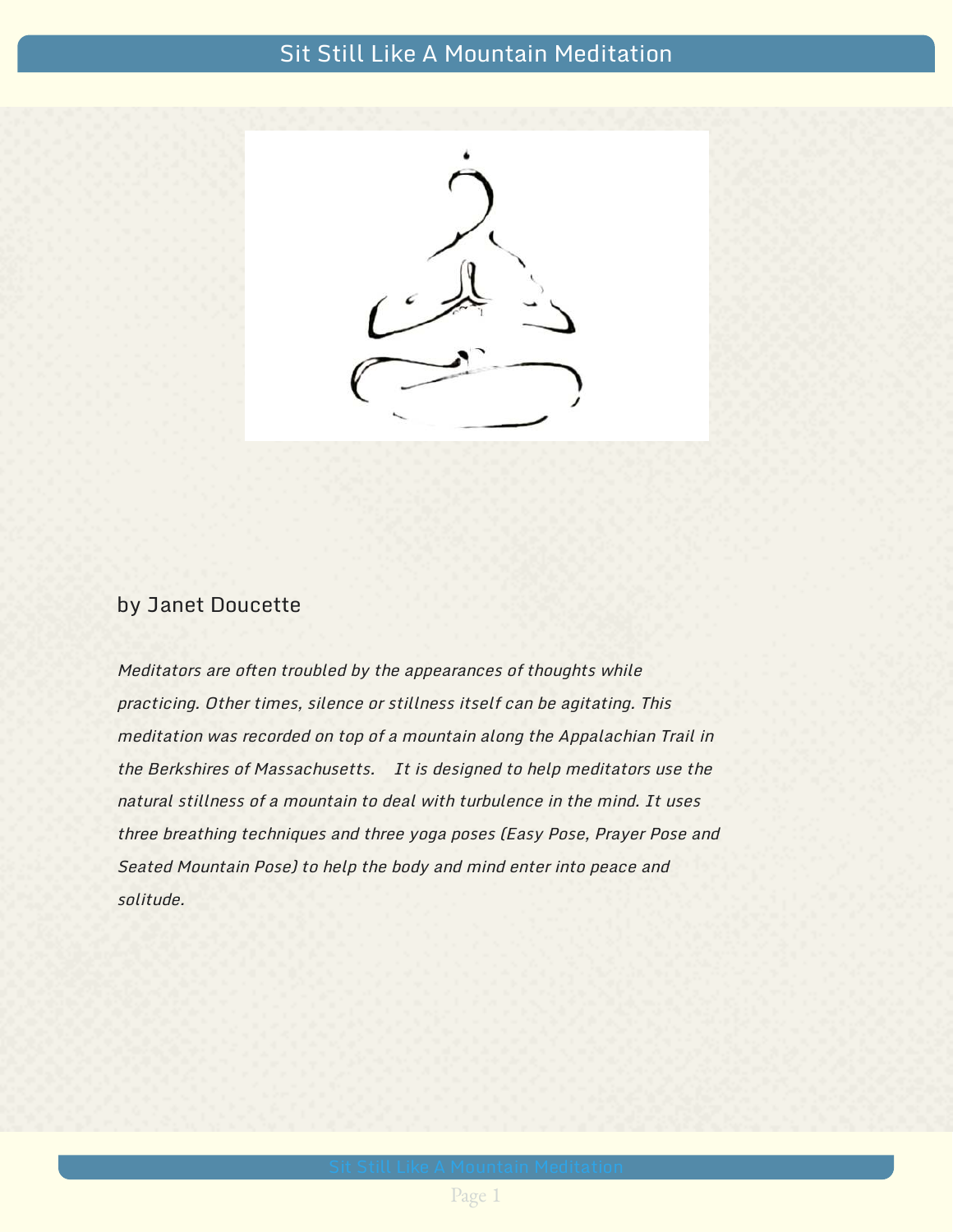#### The Practice ….

Sit on a cushion or a chair, tailor fashion, with your legs supported on each side by small pillows…

Place your hands on your knees and settle into this position. Bring your attention to the sensations in your body. Notice any tension or discomfort and allow your body to shift until you feel more comfortable….

In yoga this is called Easy Pose. Sit quietly and notice any moods and thoughts that may be surfacing in your body and mind.

From time to time, we may feel we are a whirlwind of distress. If this is true for you, sit still with the experience of distress, whatever that may feel like for you.

And now, exhaling and feeling the energy flow down to your hips as you breathe out.

Expanding your belly as you breathe in for the count of four seconds……

Collapsing your belly as you breathe out for the count of seven full seconds…..

Acknowledging the sensations in your body…..

Breathing in, expanding, 1,2,3,4

Breathing out, collapsing, 1,2,3,4,5,6,7

Letting your thighs become strong and heavy like the base of a tall mountain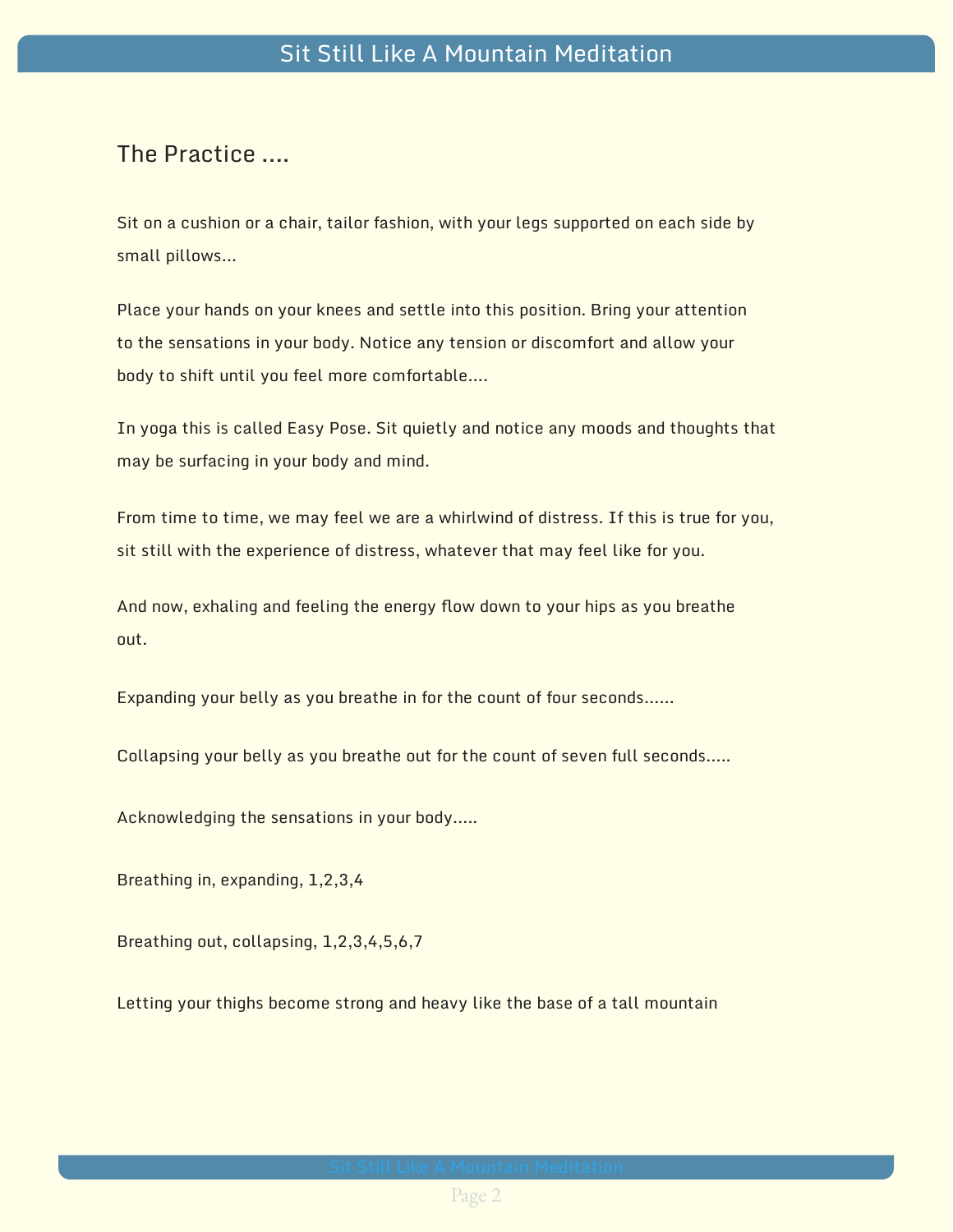Breathing in, 1,2,3,4

Breathing out 1,2,3,4,5,6,7

Letting your head be still, like the summit of this mountain

From time to time, we may feel too lethargic. If this is true for you, sit still with the experience of being numbed out, whatever that may feel like for you.

Expanding your belly as you breathe in for the count of seven seconds …..

Collapsing your belly as you breathe out for the count of four seconds …..

Acknowledging the sensations or lack of sensations in your body….

Breathing in, expanding, 1,2,3,4,5,6,7

Breathing out, collapsing 1,2,3,4

Letting your thighs become heavy and strong like the base of a mountain

Breathing In, 1,2,3,4,5,6,7

Letting your head be framed by the sky as the summit of a mountain

Breathing out, 1,2,3,4

Now bringing all your attention to the sensations of your hands on your thighs…….

Feeling the warmth of your thighs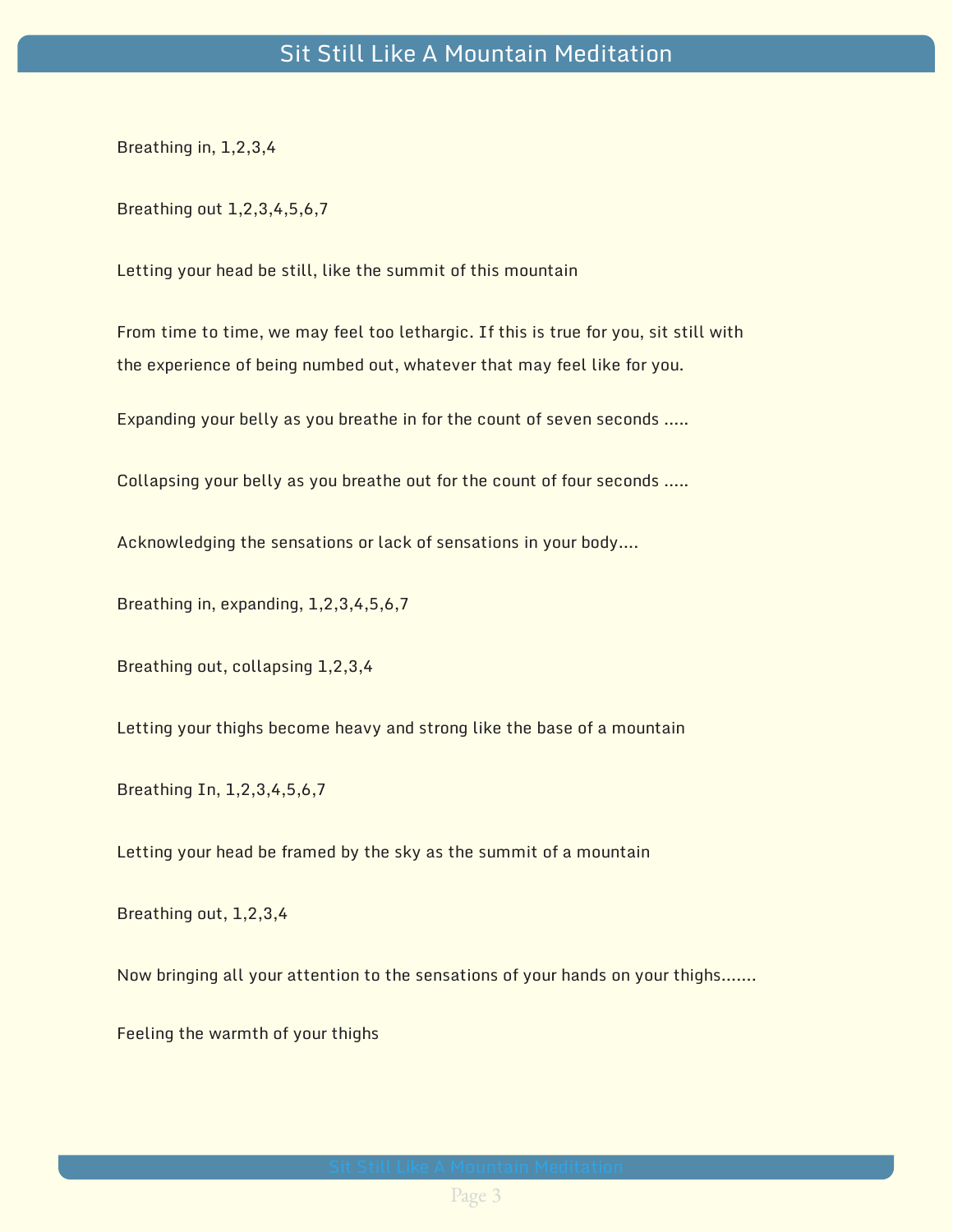### Sit Still Like A Mountain Meditation

Feeling the light pressure on the surface of your thighs

Now slowly raise your hands to the level of your belly, palm-to-palm, finger to finger. Bring all your attention to the feeling of hand touching hand... slowly part your hands and notice the subtle energy between them

Moving very slowly, bring your hands back together, palm to palm and bring your hands upward to the level of your heart, forming the intention to being a sense of peace and stillness to your heart center. Breathing in, expanding your belly to the count of five full seconds

Peace…..

Breathing out, collapsing your belly to the count of five full seconds

Stillness……

Moving very slowly, now, bring your hands upward to the level of your forehead, forming the intention to bring a sense of clarity and awareness to your mind's eye.

Breathing in, expanding, 1,2,3,4,5

**Clarity** 

Breathing out, collapsing, 1,2,3,4,5

Awareness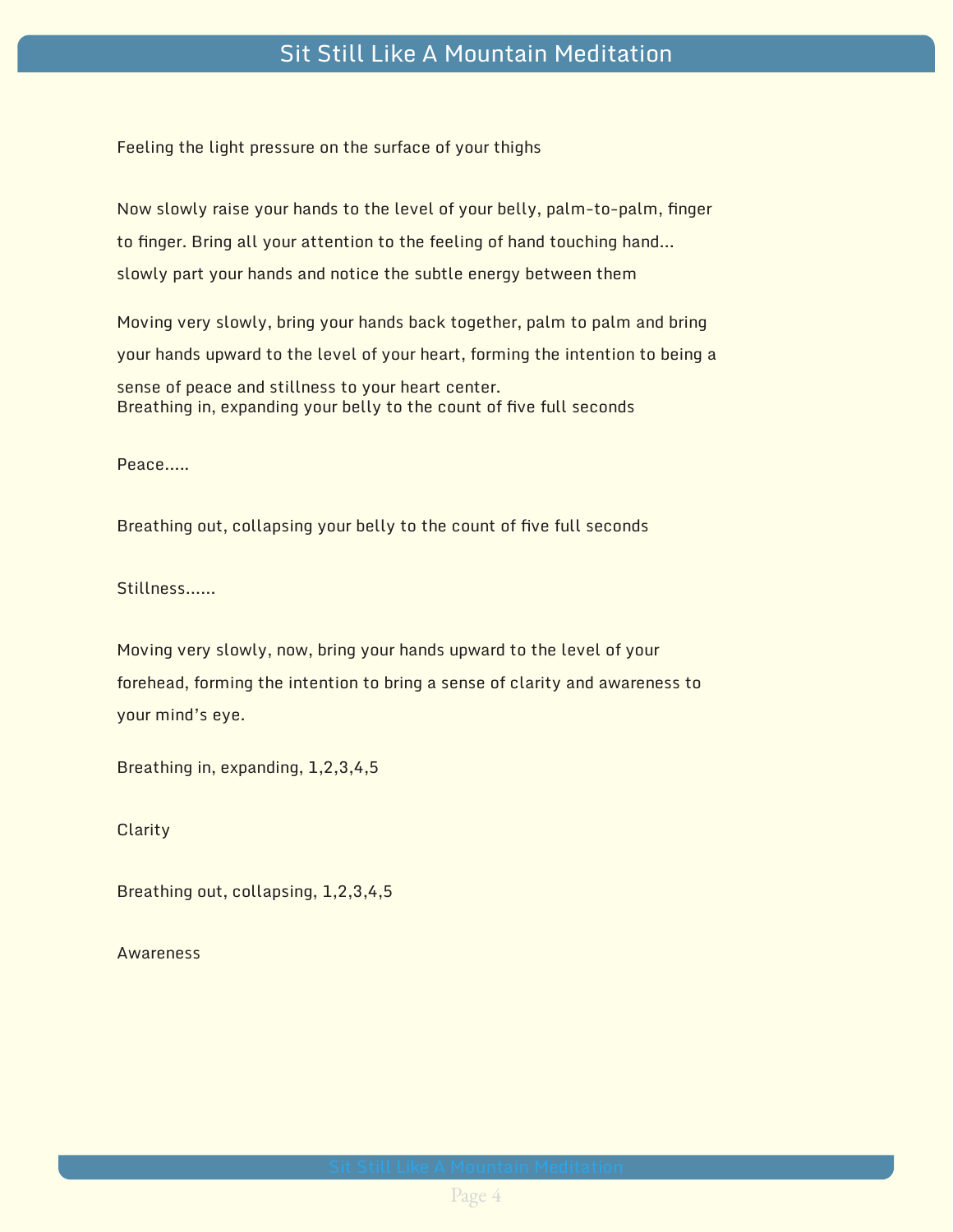### Sit Still Like A Mountain Meditation

Moving very slowly, now, bring your hands upward over your head to form the peak of the mountain and hold ….

In yoga this is called Seated Mountain Pose

The mountain persists through rain and snow

The mountain sits still equally through strong winds, storms, and gentle breezes

The mountain sits still equally under a blazing sun or cool moonlight

It persists equally, regardless of clouds obscuring its summit or rain engulfing its valleys

Now, begin to lower your hands, slowly bringing this deep stillness down into your body. Feel the depth and solitude of this mountain as you place your hands, palms up on your thighs…..

Now feel yourself sitting still with the ease of a mountain

Sitting equally……

In warm sunlight

In cool moonlight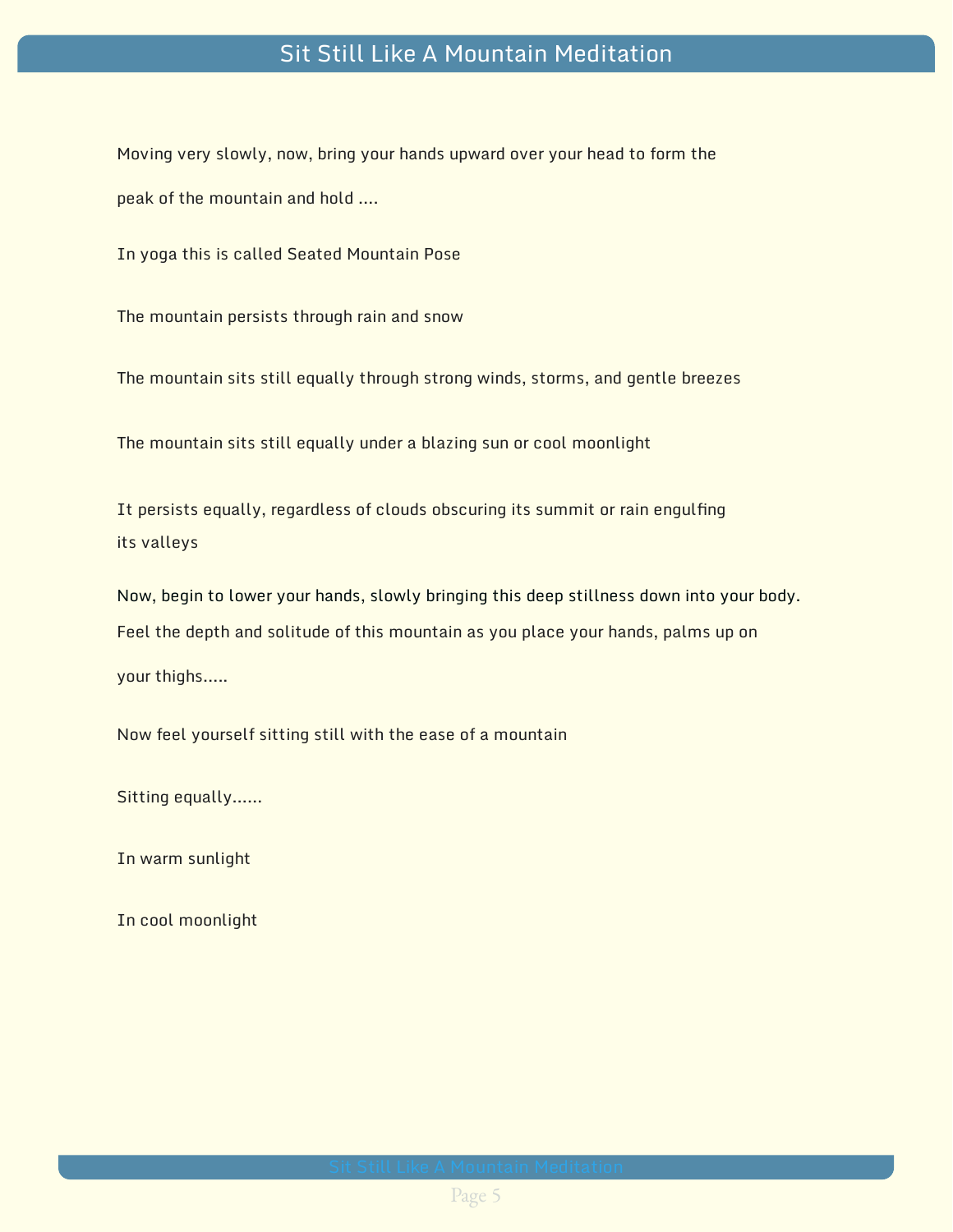Beneath torrential rains

On a hot bright day

Or a cool dark night…

Sit still like a mountain, expanding your belly as you breathe in stillness …..

Collapsing your belly as you breathe out stillness…

Sit still like a mountain, absolutely clear and absolutely aware….

Let your body and mind fill with quiet tenderness as you sit still like a mountain

7/4/2017…… mountain ledge, Sandisfield MA